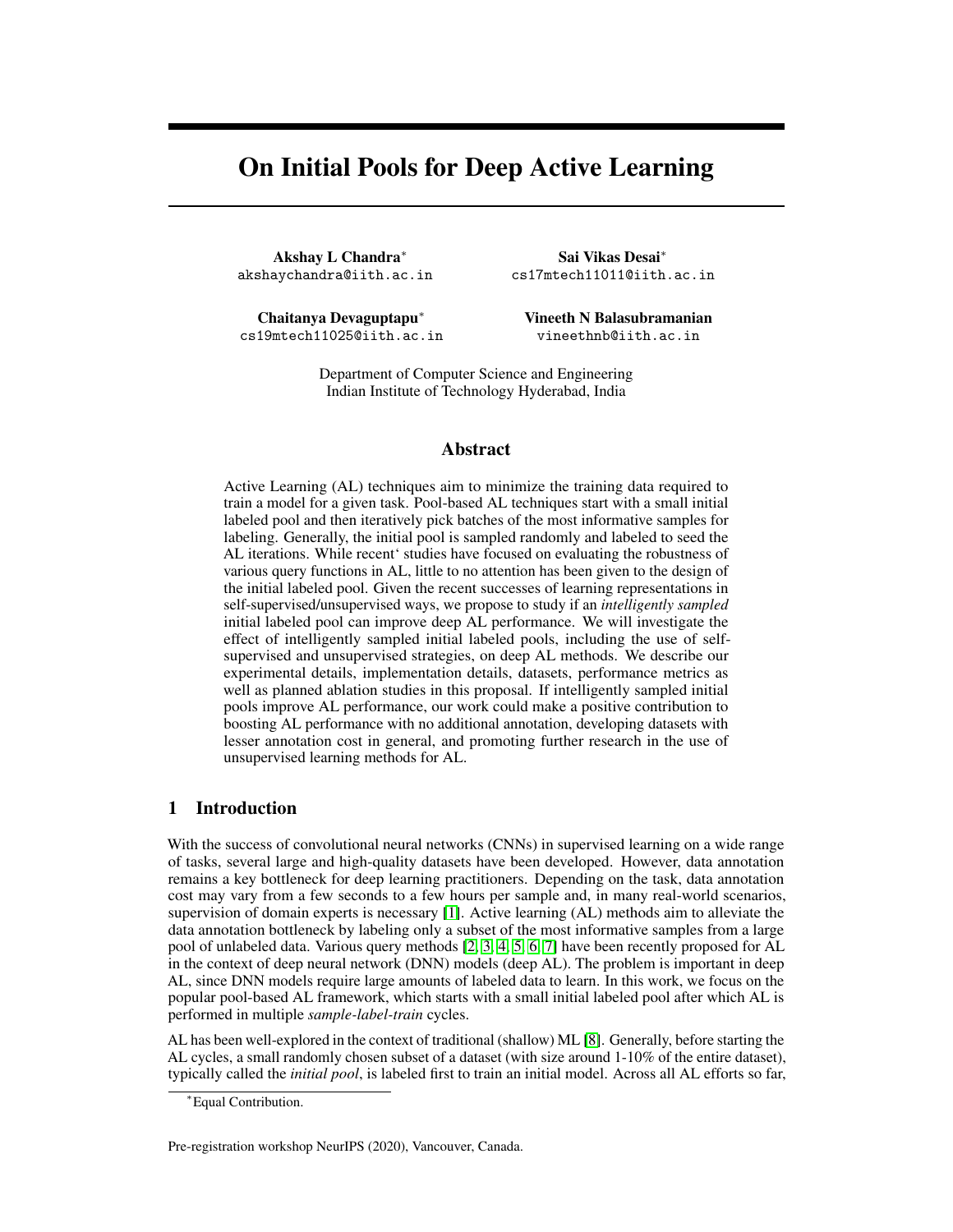to the best of our knowledge, the initial pool is always sampled randomly and labeled [\[2,](#page-5-1) [3,](#page-5-2) [4,](#page-5-3) [5,](#page-5-4) [6,](#page-5-5) [9\]](#page-5-8). This initial pool design strategy has generally worked well for AL in traditional/shallow ML models. However, the success of AL in DNNs has been not convincing yet, especially when such models are trained on large-scale datasets. On one hand, while there have been several encouraging newly proposed deep AL methods, deeper analysis of those methods in [\[10,](#page-5-9) [11,](#page-5-10) [12\]](#page-5-11) show that AL struggles to outperform random sampling baselines when slight changes are made to either datasets (classimbalance) or training procedures (data augmentation, regularization, etc.). Interestingly, the design of the initial labeled pool has received almost no attention in the community, to the best of our knowledge. Considering the tremendous success of self-supervised learning methods in recent years[\[13,](#page-5-12) [14,](#page-5-13) [15,](#page-5-14) [16,](#page-5-15) [17,](#page-5-16) [18,](#page-5-17) [19\]](#page-5-18), we ask the question if choosing an initial labeled pool in a better manner can improve AL performance.

In our work, we propose to perform an empirical study of deep AL methods while using initial labeled pools, sampled using methods other than random sampling. To investigate the effect of *intelligently* sampled initial labeled pools on deep AL methods, we propose two sampling techniques, leveraging state-of-the-art self-supervised learning methods and well-known clustering methods. In particular, we propose the following ways of choosing the initial pool:

- Sample datapoints that a state-of-the-art self-supervised model finds *challenging*, as observed using the trained model's loss on the data.
- Cluster the unlabeled pool first and then perform sampling across each cluster. Equal proportions of datapoints are sampled from each cluster to make sure the chosen samples span the entire dataset.

We hypothesise that AL methods (we focus our efforts on deep AL methods) can benefit from more intelligently chosen initial pools, thus eventually reducing annotation cost in creation of datasets. Our empirical study will seek to address the following specific questions:

- Can pool-based deep AL methods leverage design of intelligently sampled initial pools to improve AL performance?
- Can we exploit latest advancements in self-supervised learning to boost deep AL performance with no additional labeling cost?
- Are some initial pools better than others? What makes an initial pool *good*?

In a realistic training setting with measures to avoid overfitting (*i.e.* regularization, batch norm, early stopping) we hypothesize that the generalization error of AL methods started with our initial pool (ALG - AL with Guided initial pool) will be lower than those of AL methods started with random initial pool (ALR - AL with Random initial pool), across AL cycles. However, as AL cycles increase, we expect to see shorter margins of error difference between ALG and ALR as the effect of our initial pool on the model performance could diminish as labeled pool size increases. Studying the use of unsupervised/self-supervised learning in later epochs could be an interesting direction of future work. If ALG outperforms ALR, our work could make a positive contribution to: (i) boosting AL performance with no additional annotation; (ii) developing datasets with lesser annotation cost in general; and (iii) promoting further research in the use of unsupervised learning methods for AL. On the other hand, if ALR methods outperform ALG, the community will still have useful insights from this rather unexplored part of AL through this study.

## 2 Related Work

Analysis of Active Learning: In recent years, previous works have evaluated the robustness and effectiveness of deep AL methods for various tasks. Lowell *et al.* [\[12\]](#page-5-11) first reported some obstacles of deploying AL in practice by empirically evaluating consistency of AL gains over random sampling and transferability of active samples across models. Along the same lines, Mittal *et al.* [\[11\]](#page-5-10) evaluated the performance of deep AL methods under data augmentation, low-budget regime and a labelintensive task of semantic segmentation. More recently, Munjal *et al.* [\[10\]](#page-5-9) comprehensively tested the performance variance of deep AL methods across 25 runs of experiments. They considered various settings such regularization, noisy oracles, varying annotation and validation set size, heavy data augmentation and class imbalance. However, none of these efforts have considered varying the sampling strategy for the initial pool.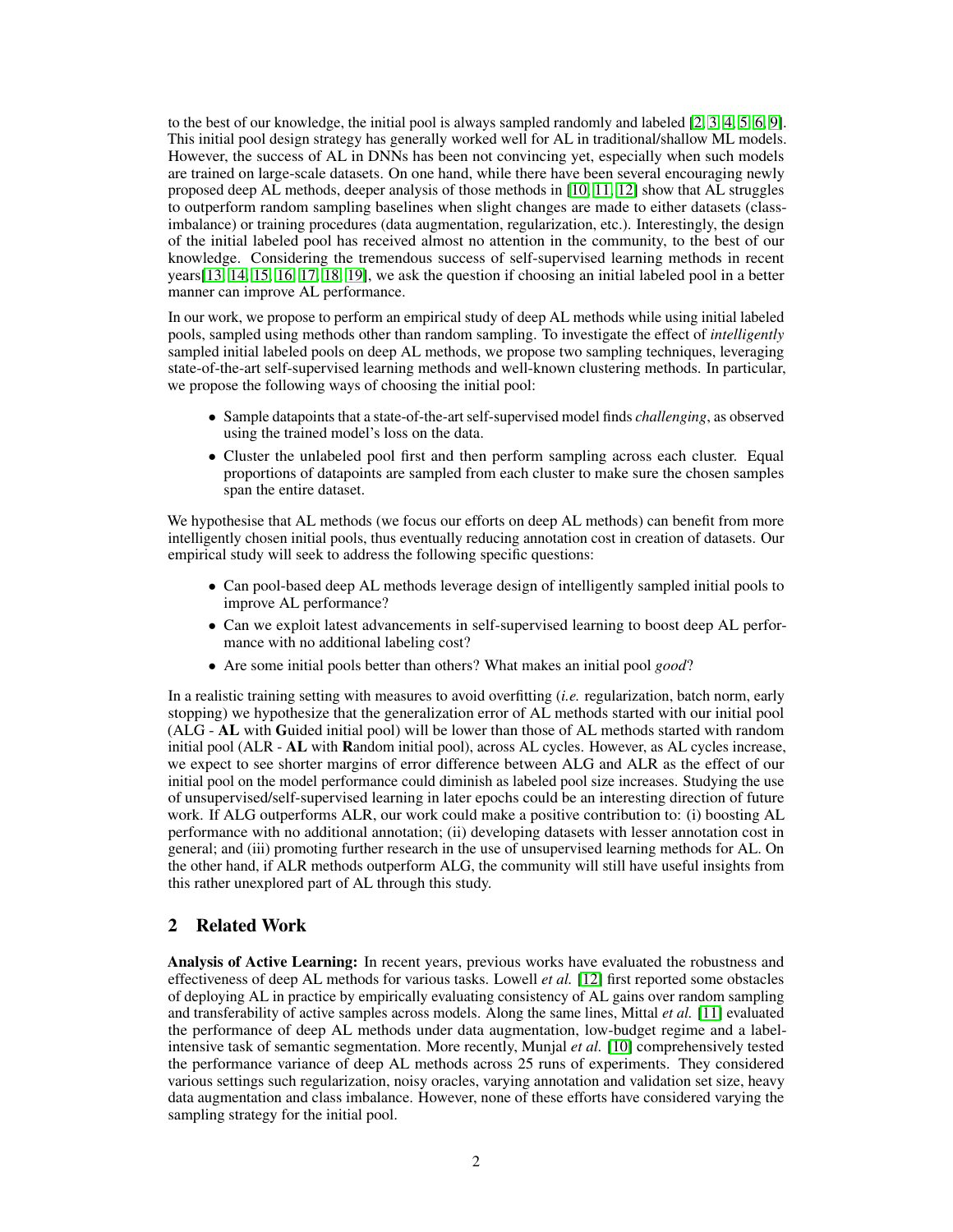Exploiting Unlabeled Data: Our focus is on finding out if initial pools with certain *desirable* qualities can bolster AL performance. We exploit self-supervised pretext tasks to sample the initial pool more intelligently. Previous works have successfully managed to integrate unlabeled data into AL using self-supervised learning and semi-supervised learning. Siméoni *et al.* [\[20\]](#page-6-0) showed that initializing the target model with the features obtained from self-supervised pretraining gives AL a kickstart in performance. Contemporaneously, Mottaghi & Yeung [\[7\]](#page-5-6) also used this technique in combination with a GAN based AL method and reported SOTA results on SVHN, CIFAR10, ImageNet, CelebA datasets. This is enough evidence that exploiting self-supervised learning methods can boost AL performance, but the cited works operate in the model weight space. The importance of good initialization in weight space [\[21,](#page-6-1) [22,](#page-6-2) [23\]](#page-6-3) is well understood by the community; however, there have been no such efforts in understanding the importance of good initialization in data space for AL methods.

Model Loss for AL: In our work, we use a trained model's loss to identify the most *informative* unlabeled samples. Existing AL methods largely rely on using the target model's loss for active sampling. Settles *et al.* [\[24\]](#page-6-4) first proposed an AL framework by calculating Expected Gradient Length (EGL) where the learner queries an unlabeled instance which, if labeled and added to the labeled pool, would result in the new training gradient of the largest magnitude. More recently, Yoo and Kweon [\[5\]](#page-5-4) proposed a loss prediction module which is attached to the target network to predict the loss value of unlabeled samples. In contrast to these methods, we strictly rely on a self-supervised model's loss, instead of the target model, since the initial pool needs to be selected/sampled, before any model is trained on the target data.

# 3 Methods and Experimental Protocol

In this section, we describe: (i) the notations and setting for pool-based AL cycles; (ii) our strategies for sampling the initial pool; and (iii) the AL methods that are subsequently used to build on top of the initial labeled pool. Implementation details and other considered additional experiments and ablation studies are mentioned at the end of this section.

## 3.1 Pool-based Active Learning Setting

Given a dataset D, we split it into train  $(T_r)$ , validation  $(V)$ , and test  $(T_s)$  sets. At the beginning, the train set is also treated as an unlabeled  $(U)$  set, from which samples are moved to a labeled set  $(L)$ after every AL cycle. Pool-based AL cycles operate on a set of labeled data  $L_0 = \{(x_i, y_i)\}_{i=1}^{N_L}$  and a large pool of unlabeled data  $U_0 = \{x_i\}_{i=1}^{N_U}$ , and model  $\Phi_0$  is trained on  $L_0$  in every AL cycle. In our setting, given  $L_0 = \emptyset$  to start with, a sampling function  $\Psi(L_0, U_0, \Phi_0)$  parses  $x_i \in U_0$ , and selects k (budget size) samples to be labeled by an oracle. These samples are then labeled by an oracle and added to  $L_0$ , resulting in a new, extended  $L_1$  labeled set, which is then used to **retrain**  $\Phi$ . This cycle of sample-label-train repeats until the sampling budget is exhausted or a satisficing performance metric is achieved. In our case, we populate  $L_0$  using our proposed methods, discussed in Section [3.2.](#page-2-0) Sec [3.3](#page-4-0) describes the query methods we use to perform the traditional AL cycles after this initial pool selection. We can confirm that there exists a good initial pool if the generalization error of ALG methods is lower than those of ALR methods across the AL cycles.

#### <span id="page-2-0"></span>3.2 Proposed Initial Pool Sampling Strategies

We now describe our initial pool sampling strategies, which were briefly stated in Section [1.](#page-0-0) Our methods are fundamentally motivated by the hypothesis that samples considered *challenging* for an unsupervised/self-supervised setting can help bootstrap AL methods through a more intelligent, well-guided choice of an initial labeled pool.

Self-Supervision Methods: As shown in Figure [1,](#page-3-0) well-known pool-based AL methods rely on choosing samples with a high uncertainty of the target model trained on an initial labeled pool. Since our focus is on choosing an initial labeled pool where there is no target model, we cannot use these AL query methods since we do not have access to labels to calculate the supervised model's loss on training data. We hence train a self-supervised model on the entire unlabeled pool and identify samples as "challenging", where the self-supervised model's loss is relatively higher than that of others. The recent success of self-supervised learning in learning useful data representations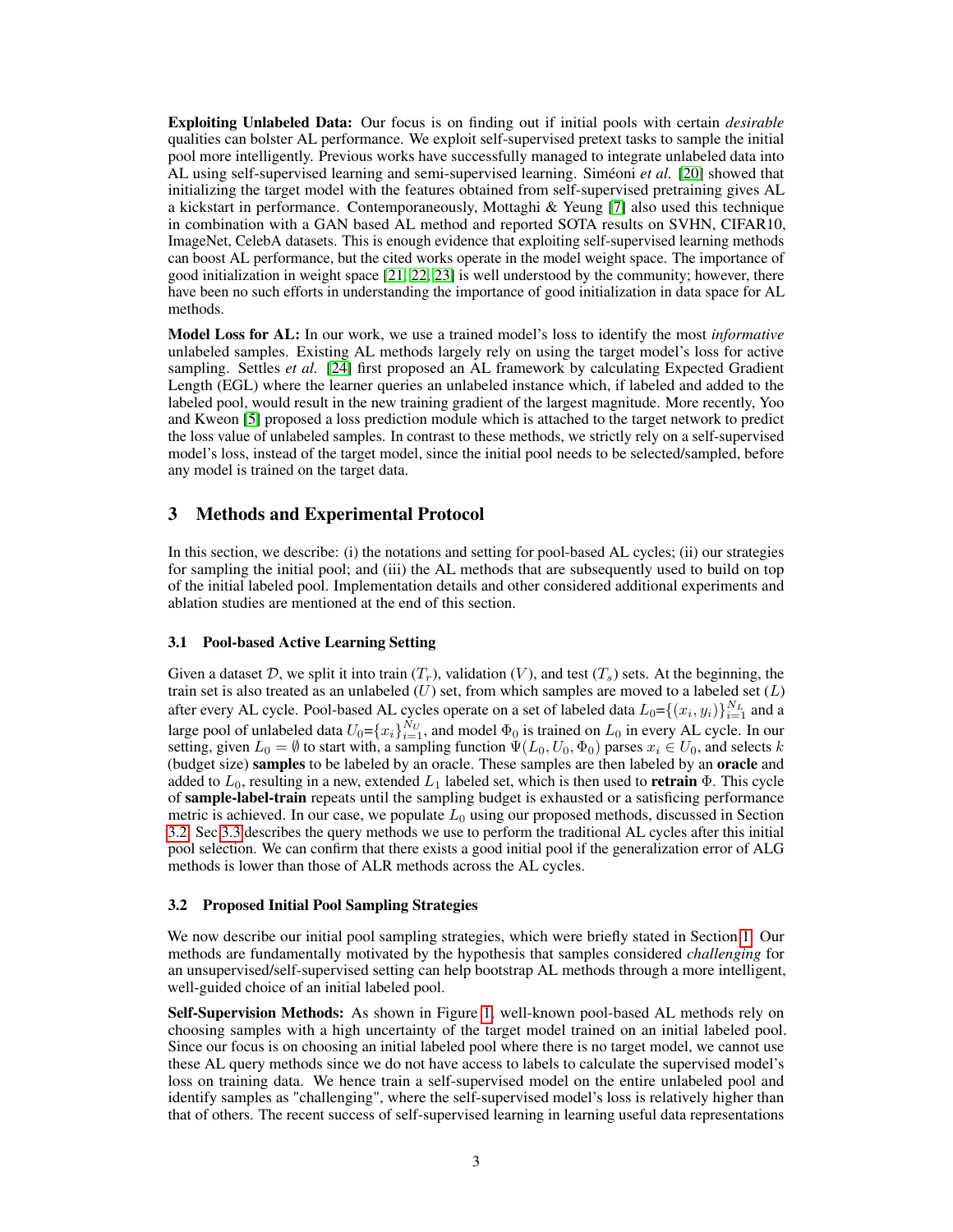

<span id="page-3-0"></span>Figure 1: Illustration of query strategies in traditional pool-based AL: (a) A toy dataset of 500 instances, evenly sampled from two class Gaussians; (b) Decision boundary of a logistic regression model trained on the dataset; (c) Trained model's *CrossEntropy* loss on training instances; Decision boundary of logistic regression models trained on 35 instances chosen (d) *randomly* (e) using Least Confidence method [\[9\]](#page-5-8) (f) using Max-Entropy method [\[25\]](#page-6-5); Best viewed in color. Labeled instances are emphasized for clarity.

[\[19,](#page-5-18) [18,](#page-5-17) [17,](#page-5-16) [14,](#page-5-13) [15,](#page-5-14) [13\]](#page-5-12) motivates us to hypothesize that such a model could help us sample the most *informative* datapoints without any supervision. Let  $\tau$  be any self-supervised task with an objective to minimize the loss function L. Let  $\theta$  be trained weights obtained by solving  $\tau$  on the unlabeled data pool  $U$ . We want the oracle to label and populate the initial pool  $L_0$  with datapoints sampled by solving:

$$
\arg\max_{i} \mathcal{L}^{\tau}(x_i; \theta) \quad \forall x_i \in U \tag{1}
$$

<span id="page-3-1"></span>Since we are working with a learned model's loss, any self-supervised task can be used, making our proposed method task-agnostic. We have chosen tasks that are simple and easy to interpret, such as image inpainting [\[16\]](#page-5-15) and image rotation prediction [\[14\]](#page-5-13) tasks. For example, in case of the rotation prediction task, our strategy can be summarized as: *if a trained rotation predictor struggles to rightly predict the rotation of a sample even after looking at it while training, is a hard sample - thus human labeling is needed*. In addition to the above tasks, we will also train a Variational Autoencoder (VAE) [\[26\]](#page-6-6) as one of our tasks where datapoints with highest loss *i.e.* hard to reconstruct images are sampled for the initial pool. We want to do this to understand how complexity of self supervised tasks (*e.g.* image inpainting task is more complex than VAEs) relates to efficiency of the sampled initial pool using those tasks.

Unsupervised Learning (Clustering) Methods: Sampling bias is the most fundamental challenge posed by AL especially in case of uncertainty based AL methods [\[27\]](#page-6-7). Assume AL is performed on a dataset with data distribution  $D$ . But as AL cycles proceed, and datapoints are sampled and labeled based on increasingly confident assessments of their informativeness, the labeled set looks less and less like D. This problem is further exacerbated by highly imbalanced real-world datasets where random initial samples, with high probability, may not span the entire data distribution  $D$ . To overcome this, several works proposed diversity based methods [\[3,](#page-5-2) [6\]](#page-5-5) whose fundamental goal is to sample unlabeled datapoints from a non-sampled area of  $D$  such that all areas of  $D$  are seen by the target model. Motivated by these methods and their success, we propose a clustering-based sampling method for choosing the initial pool such that the samples points spans all area of  $D$  (*i.e.*, all clusters) even before AL starts. In a way, this is analogous to exploration in AL [\[28\]](#page-6-8), albeit in an unsupervised way.

We assume that number of classes to be labeled  $(K)$  in the dataset  $D$  is known apriori, which is known in the AL context. If a clustering algorithm is applied on the unlabeled data  $U = \{x_i\}_{i=1}^{N_U}$  to obtain K clusters and every datapoint  $x_i$  is assigned only one cluster  $C_j$ , we get K disjoint sample sets  $C = \{C_1, C_2, ..., C_K\}$ . If the initial pool budget is B samples, we sample  $\frac{B}{K}$  datapoints from each cluster. Equal weight is given to each cluster to make sure initial pool is populated with datapoints that span the entire D. As another variant to this method, we will also experiment by sampling  $\frac{|C_j| * B}{N_U}$ datapoints from each cluster, keeping the original cluster proportions intact. We will use DeepCluster [\[15\]](#page-5-14) and k-means as clustering methods in our experiments.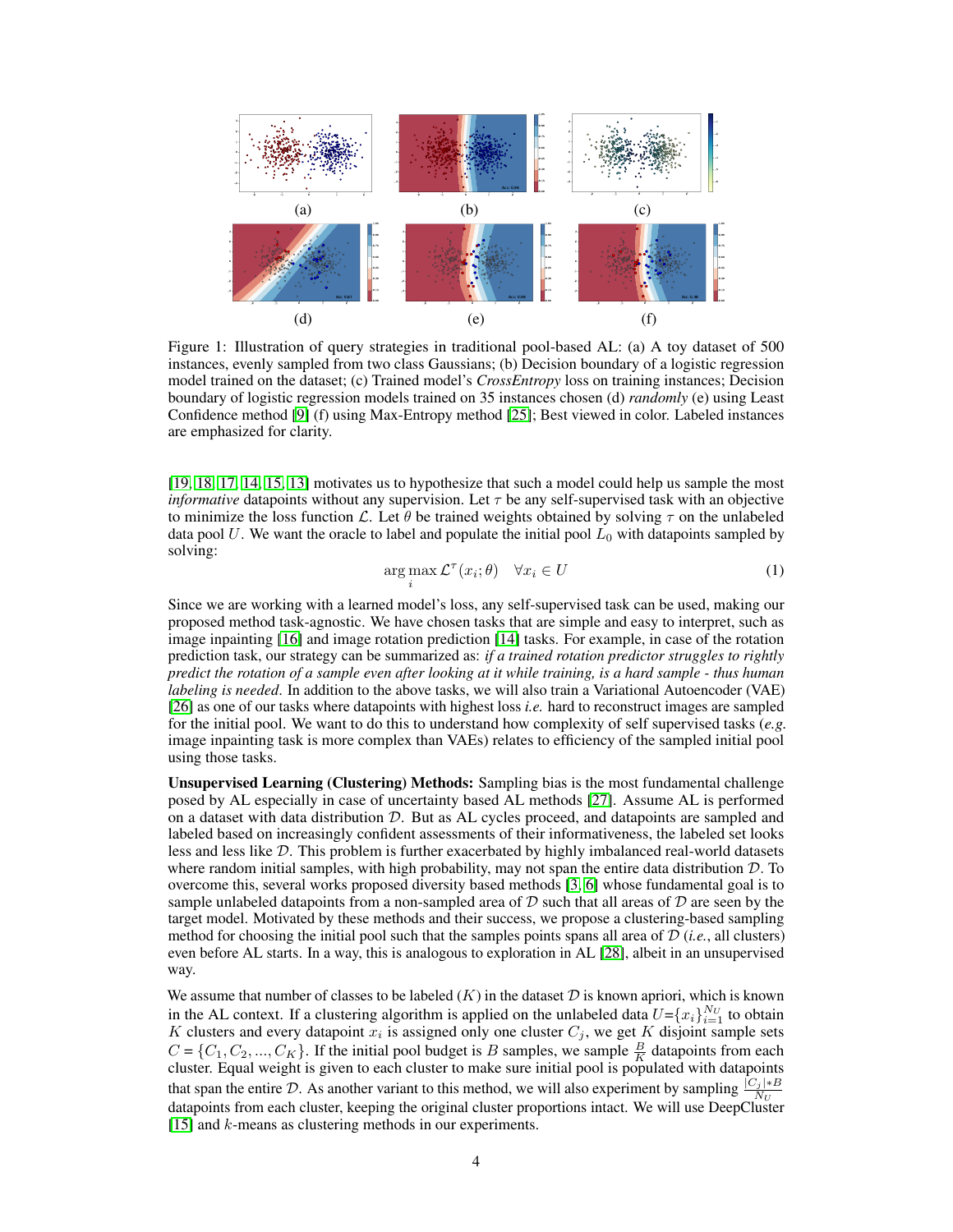#### <span id="page-4-0"></span>3.3 Active Learning Query Methods

In order to study the usefulness of the choice of the initial labeled pool across AL methods, we need to study different AL query methods in later cycles of model updation. Modern pool-based AL methods may be broadly classified into three categories. We will evaluate the effectiveness of our sampling methods on AL methods from all three categories:

- Uncertainty Sampling: Least Confidence (LC) [\[9\]](#page-5-8), Max-Entropy (ME) [\[25\]](#page-6-5), Min-Margin (MM) [\[29\]](#page-6-9) & Deep Bayesian AL (DBAL) [\[2\]](#page-5-1)
- Diversity Sampling: Coreset (greedy) [\[3\]](#page-5-2) & Variational Adversarial AL (VAAL) [\[6\]](#page-5-5)
- Query-by-Committee Sampling: Ensemble with Variation Ratio (ENS-varR) [\[4\]](#page-5-3) (3 ResNet18 models) & ensemble variants of Least Confidence (ENS-LC), Max-Entropy (ENS-ME) and Margin Sampling (ENS-MM)

All the above methods are already implemented in the AL toolkit offered by [\[10\]](#page-5-9), and we will leverage it to study the methods.

# 4 Implementation Details

Following recent deep AL efforts, we will use MNIST, CIFAR10, CIFAR100 and TinyImageNet (200 classes) [\[30\]](#page-6-10) datasets in our experiments. We use the AL methods, model architectures, data augmentation schemes and implementation details from Munjal *et al.* [\[10\]](#page-5-9) for our experiments.

For all datasets, we plan to tune hyperparameters using grid search. However, going by previous works, we expect to use an Adam optimizer [\[31\]](#page-6-11) across the datasets. For datasets CIFAR10 and CIFAR100, we expect to use learning rate  $(lr)$ , weight decay (*wd*) from [\[10\]](#page-5-9) -  $(lr = 5e^{-4}, wd = 5e^{-4})$  and  $(lr = 5e^{-4}$  and  $wd = 0$ ) respectively. For all datasets, we augment the data with random horizontal flips ( $p = 0.5$ ) and normalize them using statistics provided in <sup>[2](#page-4-1)</sup>, <sup>[3](#page-4-2)</sup>. In case of TinyImageNet, before horizontal flipping, we first randomly crop and resize the input to  $224 \times 224$ . We will use 18-layer ResNet [\[32\]](#page-6-12) for all our experiments.

AL Details: As usually done in most AL work, we will initialize  $L_0$  with 5% of the unlabeled set U and in every AL cycle 10% of the original unlabeled set  $U$  will be sampled, labeled and moved to labeled set  $L_i$ . However, we expect some changes in AL details due to irregularities between datasets (*e.g.* MNIST is easier to learn compared to TinyImageNet) and those changes will be reported appropriately post-experiments.

Performance Metrics: We will measure accuracy on the test set after every AL cycle (including after the choice of the initial labeled pool). Our initial pool sampling strategies will be compared against a random selection of the initial pool (the default option used today), and all our results will be reported (as mean and std) over 5 trials to avoid any randomness bias in the results.

We also plan to visualize the chosen initial labeled pool using t-SNE embeddings in case this provides any understanding of sampling strategies that work best. We will also examine overlap between every labeled pool acquired during all AL cycles when our initial pool sampling strategy is used against a random choice. This would allow us to know if initial pool played any role in altering the labeled pools (for better or worse).

## 4.1 Additional Experiments

In practice, populating the initial pool only with *challenging* datapoints may not be fully conducive for learning. Hence, we plan to follow Roy *et al.* [\[33\]](#page-6-13) and split the sorted list obtained by solving Eqn [\(1\)](#page-3-1) into *n* equal-sized bins. If the initial pool budget size is B, we query  $\frac{B}{n}$  highest scored Left (1) line *n* equal-sized onlis. It the finitial poor oddget size is *D*, we query  $\frac{1}{n}$  inginest scored images from the top  $(n - 1)$  bins (hard samples) and  $\frac{1}{n}$  lowest scored images from the last bin (easy samples). So the resultant batch contains images from different regions of the score space. In the experiments, we will use 2, 5 and 10 as the values of  $n$ .

<span id="page-4-1"></span> $^{2}$ <https://github.com/pytorch/examples/>

<span id="page-4-2"></span> $^3$ <https://github.com/kuangliu/pytorch-cifar>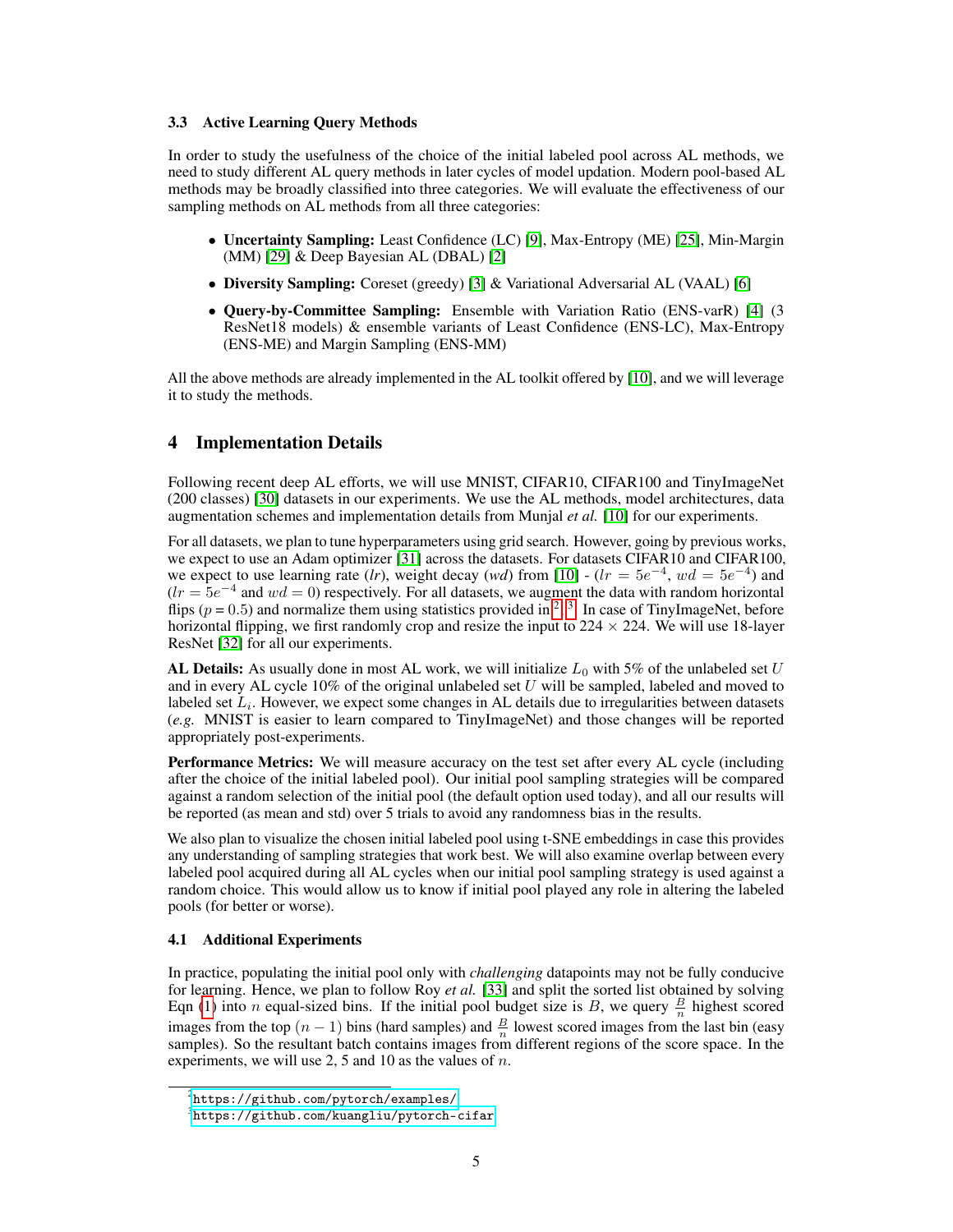We will also compare and address the relative performance gain of our clustering methods in case of MNIST and TinyImageNet, two highly contrasting datasets in terms of data and task complexities. We thank the reviewers for suggesting this comparison.

Additionally, we will test the usefulness of our sampling methods on AL for imbalanced data. For this, we will follow Cui *et al.* [\[34\]](#page-6-14) to simulate a long-tailed distribution of classes on CIFAR100, by following power law.

## References

- <span id="page-5-0"></span>[1] Amy L. Bearman, Olga Russakovsky, V. Ferrari, and Li Fei-Fei. What's the point: Semantic segmentation with point supervision. In *ECCV*, 2016.
- <span id="page-5-1"></span>[2] Yarin Gal, Riashat Islam, and Zoubin Ghahramani. Deep bayesian active learning with image data. In *Proceedings of the 34th International Conference on Machine Learning-Volume 70*, pages 1183–1192. JMLR. org, 2017.
- <span id="page-5-2"></span>[3] Ozan Sener and Silvio Savarese. Active learning for convolutional neural networks: A core-set approach. In *International Conference on Learning Representations*, 2018.
- <span id="page-5-3"></span>[4] William H. Beluch, Tim Genewein, Andreas Nürnberger, and Jan M. Köhler. The power of ensembles for active learning in image classification. *2018 IEEE/CVF Conference on Computer Vision and Pattern Recognition*, pages 9368–9377, 2018.
- <span id="page-5-4"></span>[5] Donggeun Yoo and In So Kweon. Learning loss for active learning. In *Proceedings of the IEEE Conference on Computer Vision and Pattern Recognition*, pages 93–102, 2019.
- <span id="page-5-5"></span>[6] Samarth Sinha, Sayna Ebrahimi, and Trevor Darrell. Variational adversarial active learning. *arXiv preprint arXiv:1904.00370*, 2019.
- <span id="page-5-6"></span>[7] Ali Mottaghi and Serena Yeung. Adversarial representation active learning. *ArXiv*, abs/1912.09720, 2019.
- <span id="page-5-7"></span>[8] Burr Settles. Active learning literature survey. Technical report, University of Wisconsin-Madison Department of Computer Sciences, 2009.
- <span id="page-5-8"></span>[9] David D Lewis and William A Gale. A sequential algorithm for training text classifiers. In *SIGIR'94*, pages 3–12. Springer, 1994.
- <span id="page-5-9"></span>[10] Prateek Munjal, N. Hayat, Munawar Hayat, J. Sourati, and S. Khan. Towards robust and reproducible active learning using neural networks. *ArXiv*, abs/2002.09564, 2020.
- <span id="page-5-10"></span>[11] Sudhanshu Mittal, Maxim Tatarchenko, Özgün Çiçek, and Thomas Brox. Parting with illusions about deep active learning. *ArXiv*, abs/1912.05361, 2019.
- <span id="page-5-11"></span>[12] David Lowell, Zachary Chase Lipton, and Byron C. Wallace. Practical obstacles to deploying active learning. In *EMNLP/IJCNLP*, 2019.
- <span id="page-5-12"></span>[13] Ting Chen, Simon Kornblith, Mohammad Norouzi, and Geoffrey E. Hinton. A simple framework for contrastive learning of visual representations. *ArXiv*, abs/2002.05709, 2020.
- <span id="page-5-13"></span>[14] Spyros Gidaris, Praveer Singh, and Nikos Komodakis. Unsupervised representation learning by predicting image rotations. *ArXiv*, abs/1803.07728, 2018.
- <span id="page-5-14"></span>[15] M. Caron, P. Bojanowski, Armand Joulin, and M. Douze. Deep clustering for unsupervised learning of visual features. In *ECCV*, 2018.
- <span id="page-5-15"></span>[16] Deepak Pathak, Philipp Krähenbühl, J. Donahue, Trevor Darrell, and Alexei A. Efros. Context encoders: Feature learning by inpainting. *2016 IEEE Conference on Computer Vision and Pattern Recognition (CVPR)*, pages 2536–2544, 2016.
- <span id="page-5-16"></span>[17] M. Noroozi, H. Pirsiavash, and P. Favaro. Representation learning by learning to count. *2017 IEEE International Conference on Computer Vision (ICCV)*, pages 5899–5907, 2017.
- <span id="page-5-17"></span>[18] M. Noroozi and P. Favaro. Unsupervised learning of visual representations by solving jigsaw puzzles. In *ECCV*, 2016.
- <span id="page-5-18"></span>[19] C. Doersch, A. Gupta, and Alexei A. Efros. Unsupervised visual representation learning by context prediction. *2015 IEEE International Conference on Computer Vision (ICCV)*, pages 1422–1430, 2015.